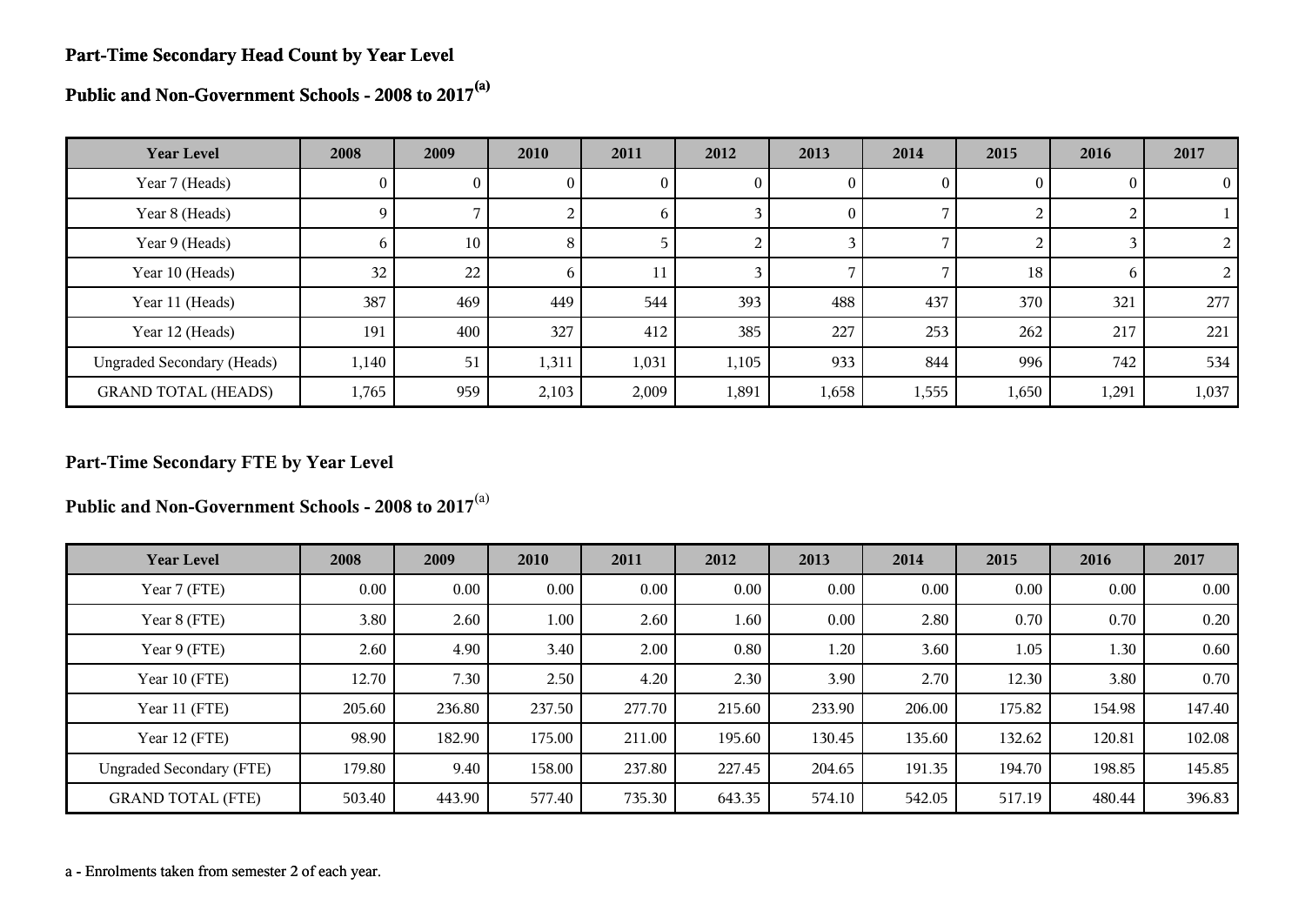### **Part-Time Secondary Head Count by Year Level**

**Public Schools - 2008 to 2017(a)**

| <b>Year Level</b>                 | 2008         | 2009            | 2010         | 2011         | 2012         | 2013           | 2014           | 2015  | 2016  | 2017           |
|-----------------------------------|--------------|-----------------|--------------|--------------|--------------|----------------|----------------|-------|-------|----------------|
| Year 7 (Heads)                    | $\mathbf{0}$ | 0               | U            | $\mathbf{0}$ | $\mathbf{0}$ | 0              | $\bf{0}$       |       |       | $\theta$       |
| Year 8 (Heads)                    | 9            |                 |              | $\sigma$     |              | $\overline{0}$ |                |       |       | $\overline{0}$ |
| Year 9 (Heads)                    | <sub>0</sub> | 10 <sup>°</sup> | 8            |              |              |                |                |       |       | $\Omega$       |
| Year 10 (Heads)                   | 31           | 21              | <sub>b</sub> |              |              | <sub>0</sub>   | $\mathfrak{h}$ | 14    |       |                |
| Year 11 (Heads)                   | 374          | 465             | 446          | 541          | 386          | 486            | 435            | 367   | 306   | 263            |
| Year 12 (Heads)                   | 187          | 398             | 316          | 406          | 383          | 222            | 246            | 257   | 198   | 208            |
| <b>Ungraded Secondary (Heads)</b> | 1,140        | 51              | 1,311        | 1,031        | 1,097        | 933            | 844            | 996   | 742   | 532            |
| <b>GRAND TOTAL (HEADS)</b>        | 1,747        | 952             | 2,089        | 2,000        | 1,871        | 1,650          | 1,545          | 1,636 | 1,249 | 1,004          |

## **Part-Time Secondary FTE by Year Level**

**Public Schools - 2008 to 2017**(a)

| <b>Year Level</b>               | 2008   | 2009     | 2010     | 2011   | 2012   | 2013   | 2014   | 2015   | 2016   | 2017     |
|---------------------------------|--------|----------|----------|--------|--------|--------|--------|--------|--------|----------|
| Year 7 (FTE)                    | 0.00   | $0.00\,$ | $0.00\,$ | 0.00   | 0.00   | 0.00   | 0.00   | 0.00   | 0.00   | $0.00\,$ |
| Year 8 (FTE)                    | 3.80   | 2.60     | 1.00     | 2.60   | 0.60   | 0.00   | 2.80   | 0.40   | 0.00   | 0.00     |
| Year 9 (FTE)                    | 2.60   | 4.90     | 3.40     | 2.00   | 0.80   | 1.20   | 3.60   | 0.75   | 0.70   | 0.00     |
| Year 10 (FTE)                   | 12.40  | 6.90     | 2.50     | 4.20   | 1.50   | 3.70   | 2.30   | 9.70   | 0.80   | 0.50     |
| Year 11 (FTE)                   | 195.80 | 235.30   | 236.60   | 276.20 | 210.00 | 232.70 | 204.60 | 174.22 | 143.38 | 137.00   |
| Year 12 (FTE)                   | 96.60  | 182.50   | 168.30   | 208.60 | 194.60 | 127.95 | 131.10 | 130.42 | 106.91 | 93.08    |
| <b>Ungraded Secondary (FTE)</b> | 179.80 | 9.40     | 158.00   | 237.80 | 223.45 | 204.65 | 191.35 | 194.70 | 198.85 | 144.65   |
| <b>GRAND TOTAL (FTE)</b>        | 491.00 | 441.60   | 569.80   | 731.40 | 630.95 | 570.20 | 535.75 | 510.19 | 450.64 | 375.23   |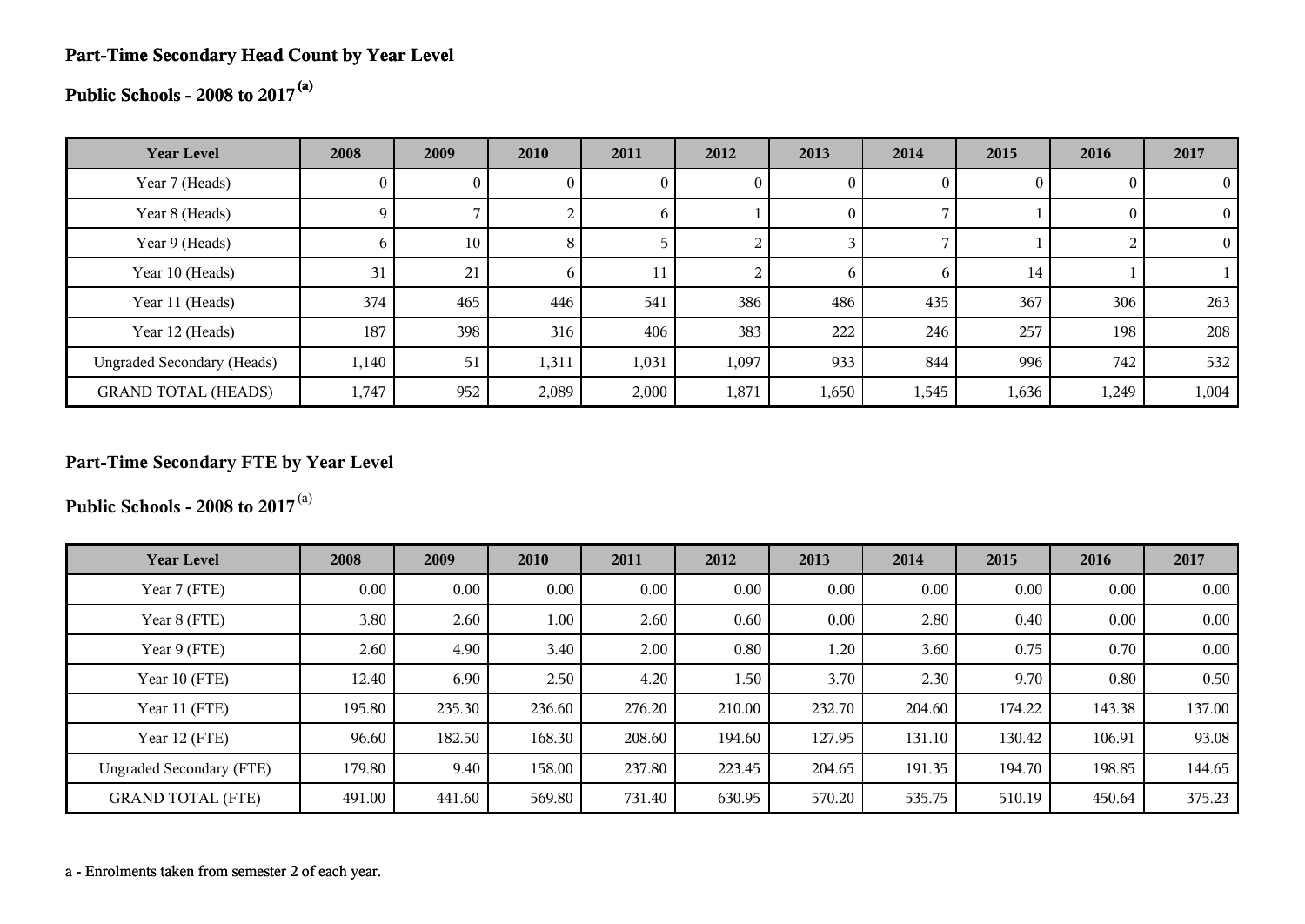#### **Part-Time Secondary Head Count by Year Level**

**Non-Government Schools - 2008 to 2017(a)**

| <b>Year Level</b>                 | 2008         | 2009 | 2010 | 2011     | 2012 | 2013 | 2014     | 2015 | 2016 | 2017 |
|-----------------------------------|--------------|------|------|----------|------|------|----------|------|------|------|
| Year 7 (Heads)                    | U.           |      |      | U        |      |      |          |      |      |      |
| Year 8 (Heads)                    | $\mathbf{0}$ | U.   | U    | U        |      | O    | 0        |      |      |      |
| Year 9 (Heads)                    | 0.           | U    | U    | U        | U    |      | $\theta$ |      |      |      |
| Year 10 (Heads)                   |              |      | 0.   | $\theta$ |      |      |          |      |      |      |
| Year 11 (Heads)                   | 13           | 4    |      |          |      |      |          |      | 15   | 14   |
| Year 12 (Heads)                   |              |      |      | n        |      |      |          |      | 19   | 13   |
| <b>Ungraded Secondary (Heads)</b> | $^{(1)}$     |      |      |          |      |      | $\Omega$ |      |      |      |
| <b>GRAND TOTAL (HEADS)</b>        | 18           |      | 14   |          | 20   | 8    | 10       | 14   | 42   | 33   |

## **Part-Time Secondary FTE by Year Level**

**Non-Government Schools - 2008 to 2017**(a)

| <b>Year Level</b>               | 2008  | 2009     | 2010     | 2011 | 2012     | 2013 | 2014 | 2015     | 2016     | 2017  |
|---------------------------------|-------|----------|----------|------|----------|------|------|----------|----------|-------|
| Year 7 (FTE)                    | 0.00  | $0.00\,$ | $0.00\,$ | 0.00 | 0.00     | 0.00 | 0.00 | 0.00     | 0.00     | 0.00  |
| Year 8 (FTE)                    | 0.00  | $0.00\,$ | $0.00\,$ | 0.00 | 1.00     | 0.00 | 0.00 | 0.30     | 0.70     | 0.20  |
| Year 9 (FTE)                    | 0.00  | 0.00     | $0.00\,$ | 0.00 | 0.00     | 0.00 | 0.00 | 0.30     | 0.60     | 0.60  |
| Year 10 (FTE)                   | 0.30  | 0.40     | $0.00\,$ | 0.00 | 0.80     | 0.20 | 0.40 | 2.60     | 3.00     | 0.20  |
| Year 11 (FTE)                   | 9.80  | 1.50     | 0.90     | 1.50 | 5.60     | 1.20 | 1.40 | 1.60     | 11.60    | 10.40 |
| Year 12 (FTE)                   | 2.30  | 0.40     | 6.70     | 2.40 | $1.00\,$ | 2.50 | 4.50 | 2.20     | 13.90    | 9.00  |
| <b>Ungraded Secondary (FTE)</b> | 0.00  | $0.00\,$ | $0.00\,$ | 0.00 | 4.00     | 0.00 | 0.00 | $0.00\,$ | $0.00\,$ | 1.20  |
| <b>GRAND TOTAL (FTE)</b>        | 12.40 | 2.30     | 7.60     | 3.90 | 12.40    | 3.90 | 6.30 | 7.00     | 29.80    | 21.60 |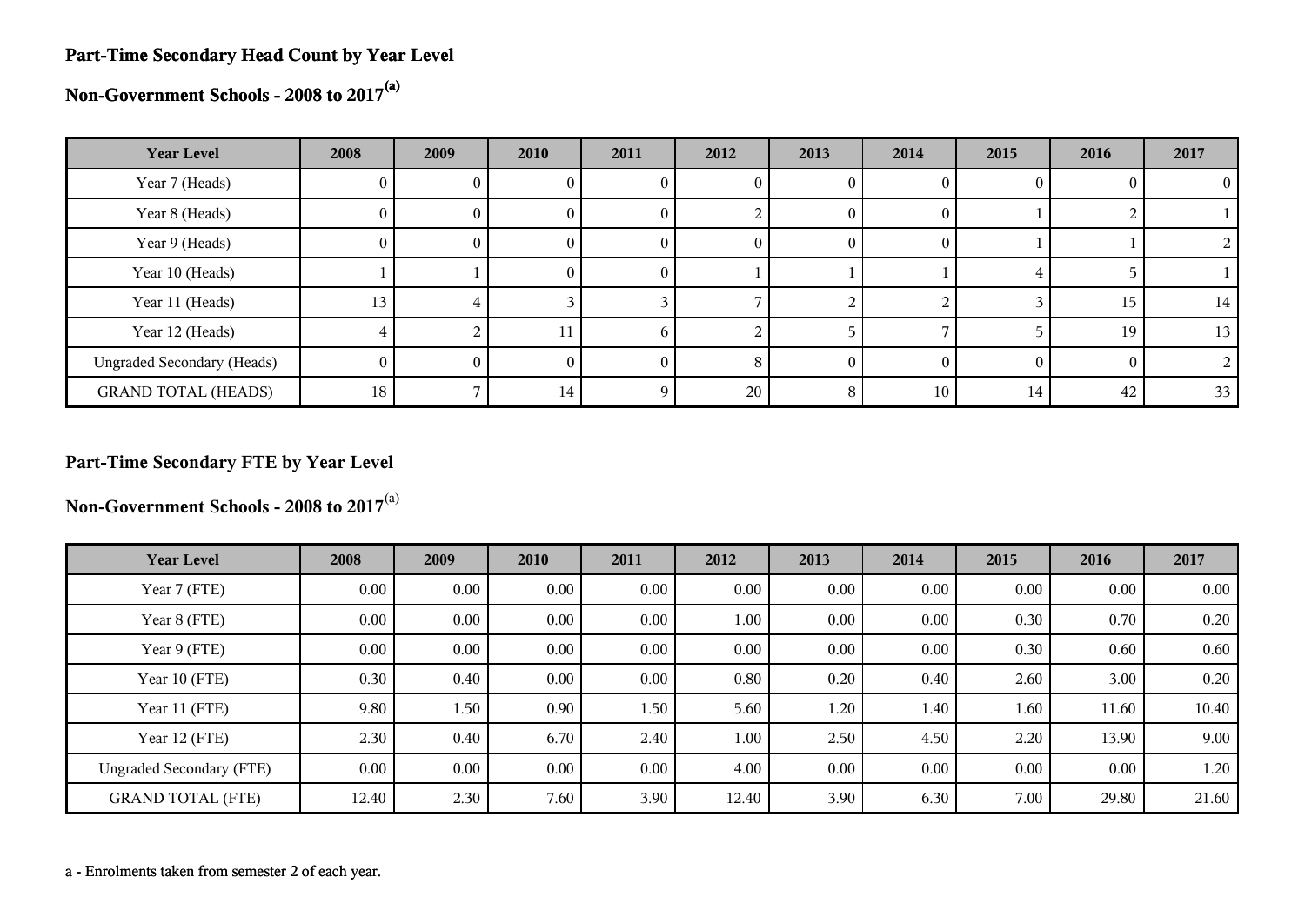#### **Part-Time Aboriginal Secondary Head Count by Year Level**

**Public and Non-Government Schools - 2008 to 2017(a)**

| <b>Year Level</b>                 | 2008     | 2009     | 2010 | 2011 | 2012 | 2013         | 2014         | 2015   | 2016 | 2017     |
|-----------------------------------|----------|----------|------|------|------|--------------|--------------|--------|------|----------|
| Year 7 (Heads)                    | 0        | v        |      | U    | U    | O            |              |        |      | 0        |
| Year 8 (Heads)                    |          |          |      |      | O    | $_{0}$       | h            |        |      | $\Omega$ |
| Year 9 (Heads)                    |          | $\theta$ | 0.   |      | U    |              | <sub>0</sub> | $_{0}$ |      | $\Omega$ |
| Year 10 (Heads)                   |          |          | 0    |      |      |              |              |        |      |          |
| Year 11 (Heads)                   | 24       | 16       | 11   | 11   | 10   | n            | 8            | 79     |      |          |
| Year 12 (Heads)                   | 17       |          |      | 11   |      | <sub>b</sub> |              |        |      |          |
| <b>Ungraded Secondary (Heads)</b> | $\Omega$ | 0        |      |      | 12   |              |              |        |      |          |
| <b>GRAND TOTAL (HEADS)</b>        | 48       | 20       | 17   | 26   | 27   | 20           | 34           | 17     | 13   |          |

#### **Part-Time Aboriginal Secondary FTE by Year Level**

**Public and Non-Government Schools - 2008 to 2017**(a)

| <b>Year Level</b>               | 2008     | 2009  | 2010     | 2011     | 2012  | 2013  | 2014  | 2015 | 2016 | 2017     |
|---------------------------------|----------|-------|----------|----------|-------|-------|-------|------|------|----------|
| Year 7 (FTE)                    | $0.00\,$ | 0.00  | $0.00\,$ | $0.00\,$ | 0.00  | 0.00  | 0.00  | 0.00 | 0.00 | $0.00\,$ |
| Year 8 (FTE)                    | 0.80     | 0.40  | 0.60     | 0.20     | 0.00  | 0.00  | 2.20  | 0.40 | 0.00 | $0.00\,$ |
| Year 9 (FTE)                    | 1.50     | 0.00  | $0.00\,$ | 0.60     | 0.00  | 1.10  | 2.80  | 0.00 | 0.70 | 0.00     |
| Year 10 (FTE)                   | 0.80     | 0.60  | 0.00     | 0.80     | 0.60  | 3.10  | 2.10  | 2.00 | 0.60 | 0.50     |
| Year 11 (FTE)                   | 13.00    | 11.20 | 7.50     | 6.40     | 6.40  | 3.35  | 3.45  | 3.70 | 1.65 | 1.60     |
| Year 12 (FTE)                   | 9.00     | 0.80  | 1.90     | 5.80     | 1.10  | 3.40  | 3.20  | 0.72 | 2.00 | 0.95     |
| <b>Ungraded Secondary (FTE)</b> | 0.00     | 0.00  | 0.00     | $0.00\,$ | 4.40  | 0.75  | 2.25  | 0.75 | 1.50 | 0.75     |
| <b>GRAND TOTAL (FTE)</b>        | 25.10    | 13.00 | 10.00    | 13.80    | 12.50 | 11.70 | 16.00 | 7.57 | 6.45 | 3.80     |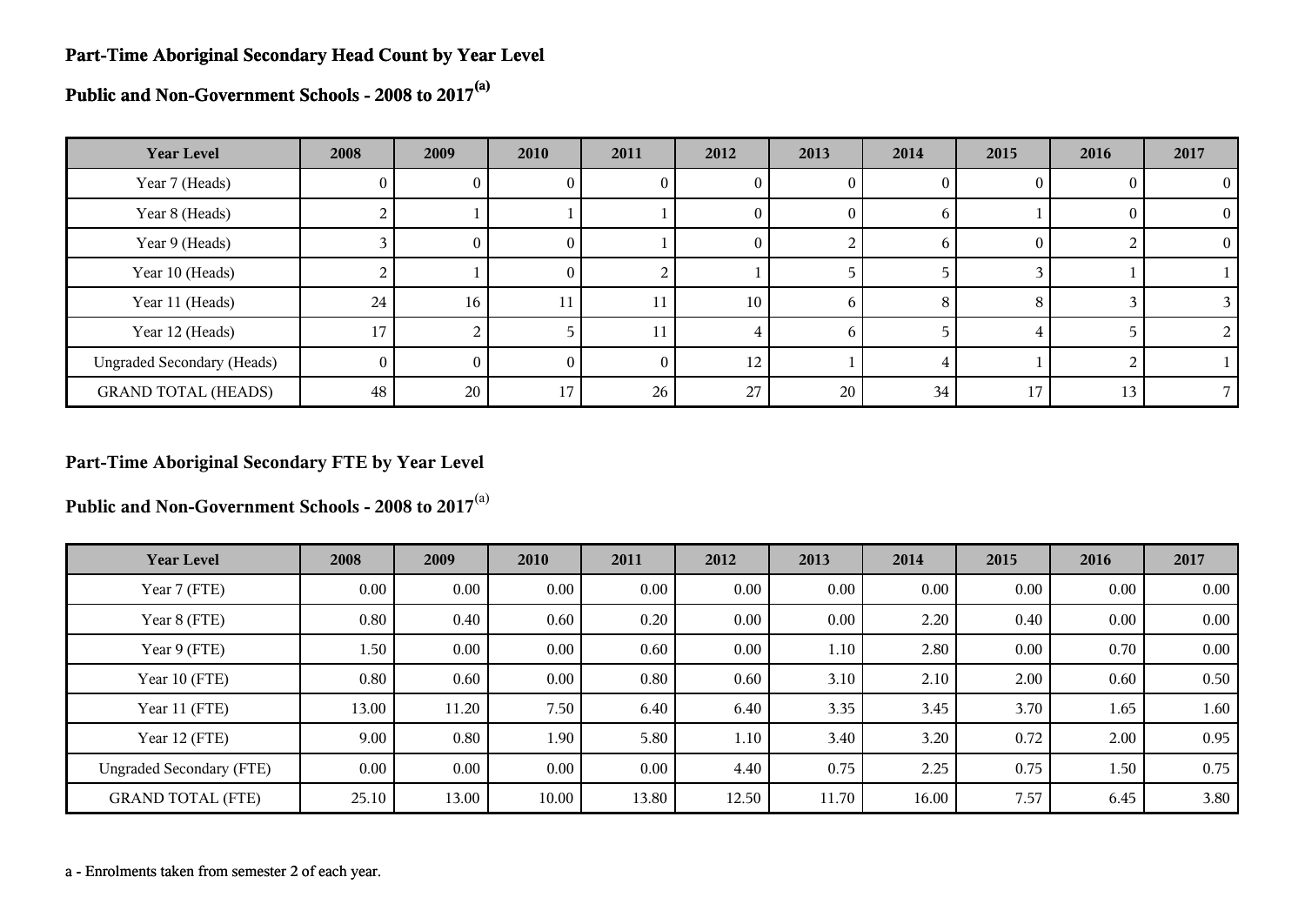#### **Part-Time Aboriginal Secondary Head Count by Year Level**

# **Public Schools - 2008 to 2017(a)**

| <b>Year Level</b>                 | 2008 | 2009            | 2010 | 2011 | 2012     | 2013         | 2014 | 2015   | 2016 | 2017     |
|-----------------------------------|------|-----------------|------|------|----------|--------------|------|--------|------|----------|
| Year 7 (Heads)                    | U.   |                 |      | U    |          |              | U    |        |      |          |
| Year 8 (Heads)                    | ▵    |                 |      |      | O        |              | b    |        |      | $\Omega$ |
| Year 9 (Heads)                    |      | $_{0}$          | O.   |      | $\theta$ |              | b    |        |      | $\theta$ |
| Year 10 (Heads)                   |      |                 | O.   |      |          | 4            |      | $_{0}$ |      |          |
| Year 11 (Heads)                   | 18   | 16 <sub>1</sub> | 11   |      |          | <sub>t</sub> | 8    | ⌒      |      |          |
| Year 12 (Heads)                   | 15   |                 |      |      |          | <sub>t</sub> |      |        |      |          |
| <b>Ungraded Secondary (Heads)</b> | 0    |                 |      | 0    |          |              |      |        |      |          |
| <b>GRAND TOTAL (HEADS)</b>        | 40   | 20              |      | 26   | 18       | 19           | 34   | 13     | 10   |          |

#### **Part-Time Aboriginal Secondary FTE by Year Level**

**Public Schools - 2008 to 2017**(a)

| <b>Year Level</b>               | 2008     | 2009     | 2010     | 2011     | 2012 | 2013  | 2014  | 2015 | 2016 | 2017 |
|---------------------------------|----------|----------|----------|----------|------|-------|-------|------|------|------|
| Year 7 (FTE)                    | $0.00\,$ | 0.00     | $0.00\,$ | 0.00     | 0.00 | 0.00  | 0.00  | 0.00 | 0.00 | 0.00 |
| Year 8 (FTE)                    | 0.80     | 0.40     | 0.60     | 0.20     | 0.00 | 0.00  | 2.20  | 0.40 | 0.00 | 0.00 |
| Year 9 (FTE)                    | 1.50     | $0.00\,$ | $0.00\,$ | 0.60     | 0.00 | 1.10  | 2.80  | 0.00 | 0.70 | 0.00 |
| Year 10 (FTE)                   | 0.80     | 0.60     | $0.00\,$ | 0.80     | 0.60 | 2.90  | 2.10  | 0.00 | 0.00 | 0.50 |
| Year 11 (FTE)                   | 8.80     | 11.20    | 7.50     | 6.40     | 5.60 | 3.35  | 3.45  | 3.70 | 1.05 | 1.60 |
| Year 12 (FTE)                   | 7.60     | 0.80     | 1.90     | 5.80     | 1.10 | 3.40  | 3.20  | 0.52 | 1.20 | 0.95 |
| <b>Ungraded Secondary (FTE)</b> | 0.00     | $0.00\,$ | $0.00\,$ | $0.00\,$ | 0.40 | 0.75  | 2.25  | 0.75 | 1.50 | 0.75 |
| <b>GRAND TOTAL (FTE)</b>        | 19.50    | 13.00    | 10.00    | 13.80    | 7.70 | 11.50 | 16.00 | 5.37 | 4.45 | 3.80 |

a - Enrolments taken from semester 2 of each year.